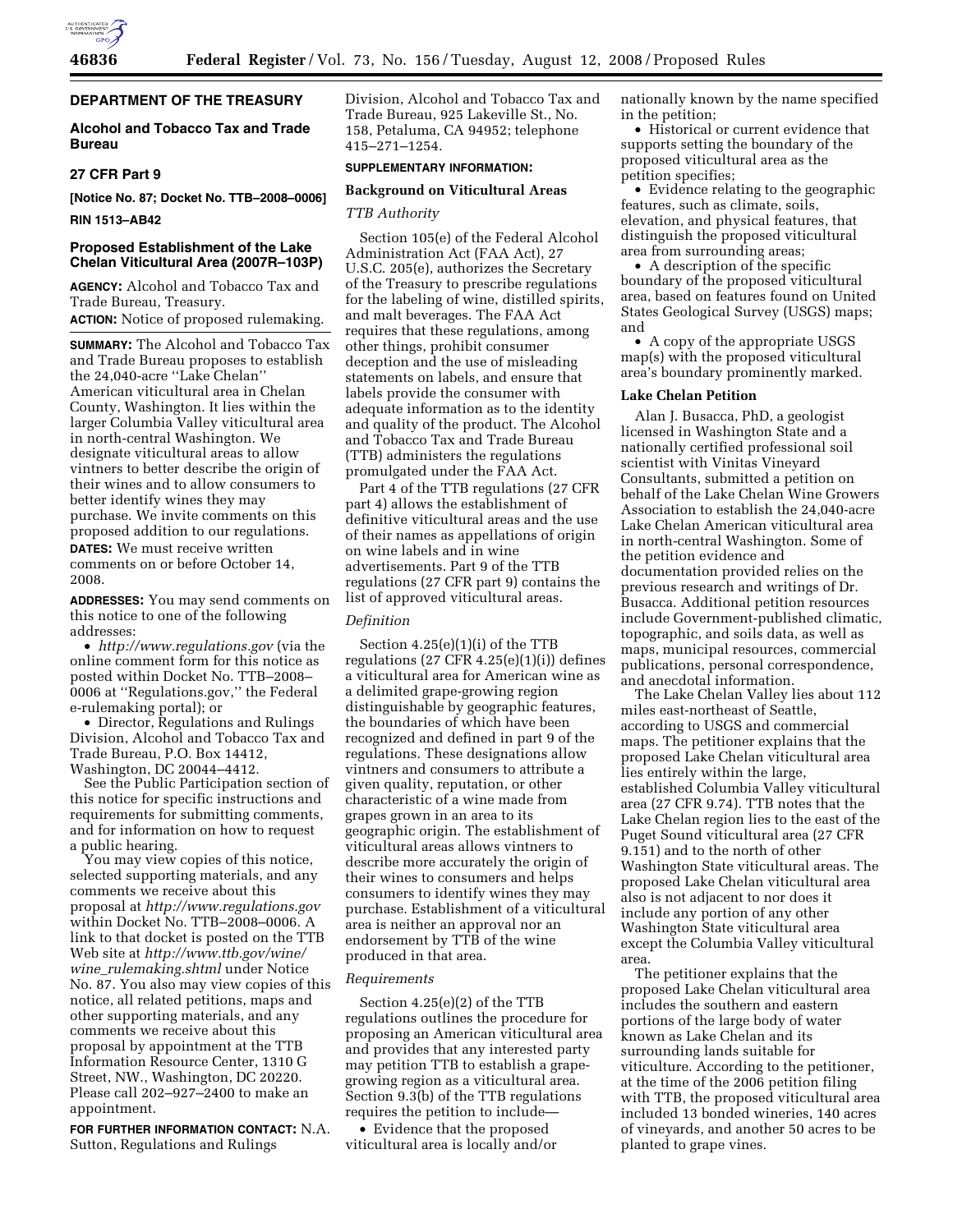According to the petitioner, distinguishing features of the proposed Lake Chelan viticultural area include its geology, geography, soils, and climate as directly influenced by past alpine glacial activity of the Cascade region. Lake Chelan Valley is the only valley in the Cascade Range in Oregon or Washington that holds a natural lake of its size. The climate of the agricultural and viticultural lands surrounding the lower (eastern) end of the lake is strongly moderated by the thermal effect of the lake on the air temperatures. The glacier that formed during the last ice age and traveled from the Cascade crest to the eastern end of the modern lake left a defining imprint on the landforms of the Lake Chelan Valley. In addition, the petitioner claims that pumice and ash from eruptions of volcanoes in the Cascade Range, principally Glacier Peak to the west of the proposed viticultural area, formed soils that are ashier and more pumiceous than those in any other established viticultural area in Washington State.

We summarize below the supporting evidence submitted with the petition.

#### *Name Evidence*

The ''Chelan'' geographic name derives from the name that Alexander Ross, an American fur trader, in about 1824 used to describe the ''Tsill-anes,'' a native people living along the south shore of Lake Chelan, according to ''Chelan County—Thumbnail History,'' an article from the Washington State Department of Archaeology and Historic Preservation, The Online Encyclopedia of Washington State History at *www.historylink.org*.

The ''Lake Chelan'' name appears on the USGS Chelan, Manson, and Winesap quadrangle maps. The USGS Chelan map, sections 11 and 12, T27N and R23N, identifies an area to the north-northwest of the small town of Chelan as the ''Lake Chelan Golf and Country Club.'' The DeLorme Washington Atlas and Gazetteer identifies ''Lake Chelan'' on page 83, sections A7, B7, and B8. The American Automobile Association map, Oregon Washington State Series, identifies ''Lake Chelan'' as a long slender lake extending northwest from the North Cascades National Park southeast to the Chelan Dam, approximately 2 miles northwest of the Columbia River.

An article entitled ''Chelan and Stehekin, WA,'' dated August 12, 2006, on *http://www.nwsource.com*, a northwest travel and outdoors Web site, states that Lake Chelan is one of Washington's favorite summer recreation areas.

#### *Boundary Evidence*

According to the petitioner and the written boundary description, the proposed Lake Chelan viticultural area encompasses the southernmost and easternmost 12 miles of the 55-mile-long lake and surrounding lands. A bedrock ridge, with a pinnacle at a 1,526-foot elevation, divides the approximately 1,200-foot elevation of the south Lake Chelan region from the 707-foot elevation of the Columbia River, according to USGS maps of the area and the petitioner. Lands to the east and southeast of the proposed viticultural area are within the Columbia River airshed and watershed, and have different climates, geology, and soils.

The upper 43 miles of Lake Chelan and its shoreline lie outside of the proposed viticultural area, according to the written boundary description provided in the petition. According to the petitioner, in the northern lake region the surrounding Cascade Range provides significant downward cold air drainage from peaks to valley floor and blocks the sun from the adjacent valley lands. The cold air and shade combine with a steep shoreline terrain to create a region unsuitable for grape growing. Additionally, the North Cascades National Park surrounds the north end of Lake Chelan, and commercial agricultural development is prohibited within its borders.

Lands with viticultural potential in the Lake Chelan Valley area, the petitioner states, are generally at or below 2,000 feet in elevation. High mountains ridges, beyond the boundary of the proposed Lake Chelan viticultural area, rise over 5,000 feet in elevation to the north and west and to 3,800 feet to the south, cradling the Lake Chelan Valley region on three sides, according to the petitioner and USGS maps. The petition explains that these high mountains, which have cold climates and forested terrain, are unsuited to viticulture.

### *History of Viticulture*

According to the Chelan Valley Mirror dated May 1, 1947, Urban DeGrassi, a Jesuit priest, spent several years in the Lake Chelan region teaching agriculture. Based on Father DeGrassi's teachings, in 1881, John and Peter Wapato, Native Americans of Chelan Valley, started planting fruit eventually including grapes and cherries.

According to an article in the August 6, 1891, edition of the Chelan Falls Leader, Louis Conti, an Italian immigrant, owned a 60-acre vineyard in the Lake Chelan area. The article stated that a colony of Italian immigrants,

living on the sunnier south side of the lake, planted grape vines on their claimed lands.

Two 1905 photographs from the Chelan County Historical Society show grapes growing in the Lake Chelan area. A photo of grapes on the vine is labeled ''Black Hamburg Grapes—Lake Chelan.'' The petitioner explains that the common name for those grapes is Black Muscat. The other photo, which shows a little boy sitting on the ground beside grapes hanging heavily from a vine, is labeled ''Lake Chelan Grapes.''

The Faletto family continued growing grapes into the early 1900s, according to an e-mail dated November 22, 2005, from family member Rich Faletto. Mr. Faletto stated of his grandfather, ''Old John was the vintner and winery operator in the valley, producing great wine from [grapevines] brought to the area by a group of Italians.''

The Chelan and Manson areas, within the proposed viticultural area, comprised 154 acres of producing vineyards, according to a November 17, 1949, newspaper article written by Harry R. McMullen. According to the article, that year grape growers received 2 cents a pound, or \$40 a ton, from the Welch Company.

#### *Modern Viticulture*

The petitioner states that in 1998, Steve Kludt and Bob Christopher replanted apple orchards to grapes within the proposed Lake Chelan viticultural area. Also, in 2000 the Kludt family opened the first bonded winery in the area and in 2001 started selling wine. Vineyard production in the Lake Chelan region increased from over 90 acres in 2004 to 140 acres by 2006. According to the petitioner, 13 bonded wineries operated in the Lake Chelan area as of the 2006 petition submission date.

### *Proposed Boundary Line*

The petitioner explains that the proposed boundary line uses a 2,000 foot elevation line and USGS map section lines in conjunction with roads, mountain peaks, and other map markings in providing a clear, simple perimeter. The proposed Lake Chelan viticultural area boundary line includes lands adjacent to the southernmost 12 miles of the lake, according to the petition.

In determining the proposed boundary line, the petitioner includes in the proposed viticultural area only the valley areas with a significant ''lake effect'' climate. The lake affects surrounding lands, the petitioner explains, by favorably moderating the climate, increasing the length of the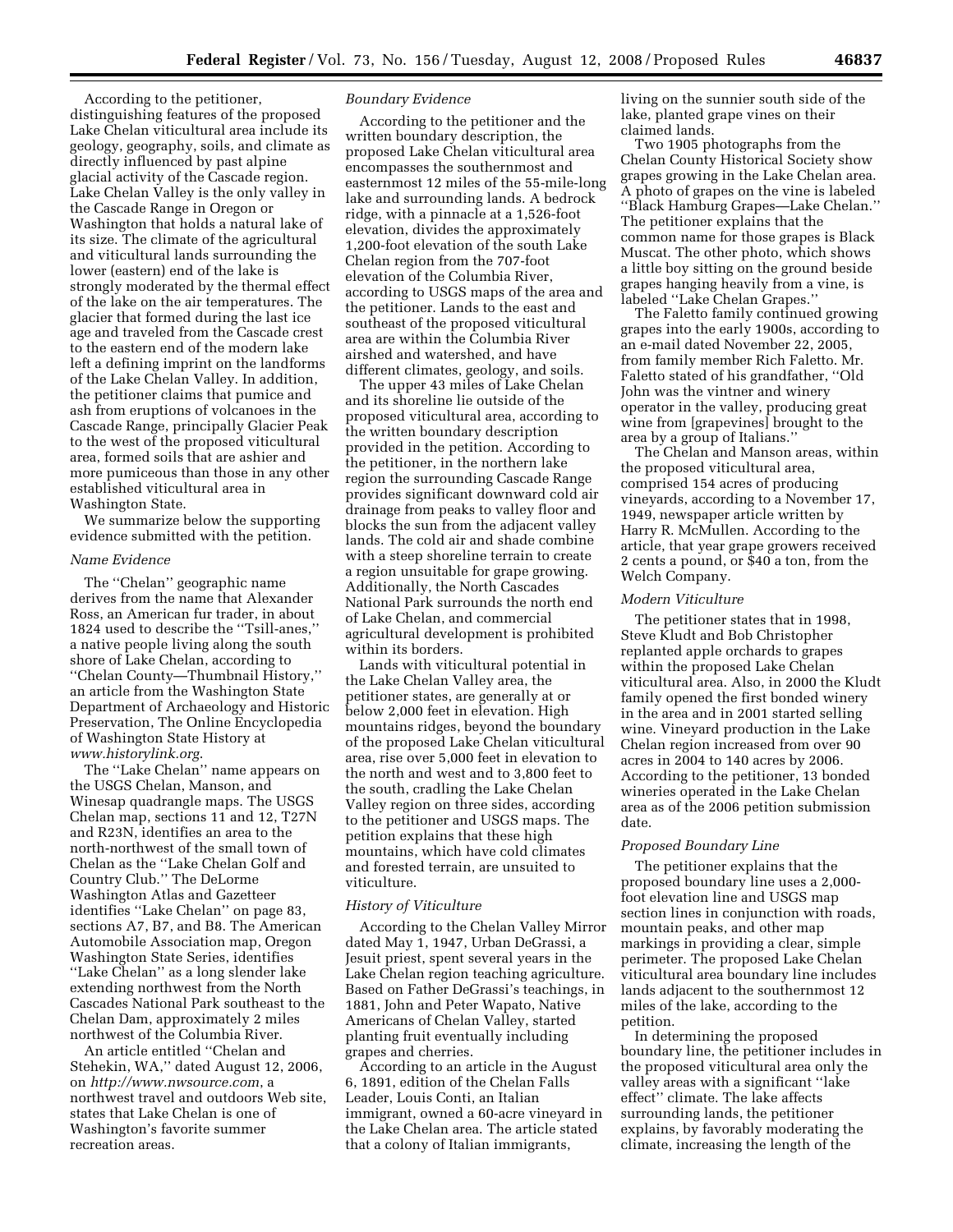growing season, and reducing the frequency of damaging or killing vine freezes. The petitioner states that the proposed boundary line excludes from the proposed viticultural area the surrounding mountainous areas and the northern 43 miles of the lake and adjacent lands, all unsuitable for viticulture.

TTB notes that the northeast portion of boundary of the proposed Lake Chelan viticultural area coincides with 17 miles of the 2,000-foot boundary line of the Columbia Valley viticultural area. In the original petition, the proposed northeast boundary line incorporated a series of map section lines and 90 degree turns. After discussions with TTB, the petitioner modified the northeast portion of the boundary line to coincide with the boundary line of the Columbia Valley viticultural area.

The petitioner provides an aerial photo of agriculture within and immediately outside of the proposed Lake Chelan viticultural area. The planted orchards and vineyards are clustered on the low, flat elevations adjoining the northern and southern shorelines of the lake. The petitioner explains that viticulture fails to thrive outside the proposed boundary line because of high elevations, steep terrain, cold temperatures, and the absence of a moderating lake effect climate.

Other boundary line considerations include properties of the soil, the influences of the watershed and airshed, the elevations of the surrounding mountains, and the steepness of the terrain.

## *Distinguishing Features*

Cascade Range Geographic Province

The proposed Lake Chelan viticultural area, a part of the Cascade Range geographic province, the petitioner explains, includes distinctive geology, geography, soils, and climate that contrast to those of the surrounding areas. The geology, the petitioner notes, includes the advance of Cascade alpine glaciers that occurred 14,000 to 18,000 years ago.

The Cascade Mountain Range runs north-south through Washington and Oregon and divides western and eastern Washington, the petitioner explains. The range creates, to the east, a rain shadow that limits precipitation in the Lake Chelan Valley and on the Columbia Plateau in eastern Washington. The range protects areas to its east from Arctic and Pacific winter storms and further moderates climate.

Lake Chelan Valley is the only valley that the Cascade glacier created in Washington and Oregon and that holds

a large natural lake of Lake Chelan's size. The lake is the third deepest lake in the U.S., the petitioner emphasizes. The soils in the valley formed in glacial sediments layered below the more recent windblown deposition of volcanic pumice and ash. Also, the large glacial lake acts as a heat reservoir to produce a unique climate of consistently moderated temperatures.

## Columbia Plateau Geographic Province

Most Washington vineyards, the petitioner states, lie on the Columbia Plateau geographic province, the features of which contrast significantly in several important ways from the Lake Chelan Valley in the Cascade Range geographic province. The distinguishing features of the Columbia Plateau include the bedrock of Tertiary-age basaltic lavas, sediments derived from cataclysmic outburst floods of Lake Missoula, and bench-and-riser landforms that the recurrent Missoula Floods created through erosion of the lavas. The topography varies from near moonscapes to megasized gravel bars and slackwater terraces.

The petitioner states that another distinguishing feature of the Columbia Plateau is the predominant east-west trending valley-and-ridge system that affects the elevation, slope, aspect, heat accumulation, winds, and air drainage of the plateau. Also, plateau elevations vary from 460 feet at the Wahluke Slope viticultural area (27 CFR 9.192) to 970 feet at the Walla Walla Valley viticultural area (27 CFR 9.91), a topography with a significantly lower elevation than that of the Lake Chelan area of the Cascade Range.

The separate climates of the Columbia Plateau viticultural areas share low winter temperatures with complete vine dormancy and significant fall daytime and nighttime temperature variations. The viticultural areas of the Columbia Plateau lie within the rain shadow of the Cascade Range, and have a drier climate as compared to western Washington. The combination of distinguishing features in the viticultural areas on the Columbia Plateau, the petitioner concludes, creates a unique annual growing season that contrasts with the Lake Chelan Valley region in the Cascade Range geographic province.

### Geology

The petitioner explains that the most recent ice-age events of the Earth, 14,000 to 18,000 years ago, played significant roles in creating the differing geological records within the Cascade Range and the Columbia Plateau.

The region encompassing the proposed Lake Chelan viticultural area, according to the petitioner, includes camel-backed bedrock landforms that the Cascade Range alpine glaciers eroded into the dominantly granitic bedrock of the Lake Chelan area, lake sediments that the alpine glaciers deposited, and bedrock that consists of Cretaceous-age igneous and older metamorphic rocks. The glaciers crushed bedrock in the Lake Chelan region, creating glacial till and outwash sediments that have coarse sandy textures and that are rich in biotite mica. The glacial lake sediments, silty to clayey in texture, include substantive amounts of quartz and mica. As a result, the soil's deep rooting zone for grape vines has distinguishable textures, mineralogy, and nutrients.

The petitioner provides a geologic map of the proposed Lake Chelan viticultural area from the USGS Miscellaneous Investigations Series Map I–1661, Geologic Map of the Chelan, 30- Minute by 60-Minute Quadrangle, Washington, accessed online on June 26, 2006. The map identifies the Cretaceous-age bedrock and the Quaternary age surface sediments in the Lake Chelan Valley area. The Cretaceous-age units consist of dark, intrusive igneous tonalites, the petitioner explains. TTB notes that tonalite is an igneous plutonic (intrusive) rock having greater than 20 percent quartz and quartz diorite with 5 to 20 percent quartz. Also, the Quaternary-age units consist of glacial moraines, terraces, lake deposits, and postglacial landslides and alluvial sediments.

According to the petitioner, the Columbia Plateau geologic history, in contrast, stems from the force of a lobe of the western Canadian ice sheet that blocked the Clark Fork River in Idaho and created the huge glacial Lake Missoula in Montana. When the glacial ice dams repeatedly failed, the largest floods of water ever documented on Earth occurred. The floods overwhelmed the Columbia River and flowed across eastern Washington, eroding channels in the basalt bedrock and depositing gravel bars in the main basins and fine sandy and silty sediments in the river valleys.

### Geography

Elevations vary from approximately 1,100 feet at lake level to 3,276 feet at an unnamed peak in the northwest portion of the proposed Lake Chelan viticultural area, 1.8 miles northwest of Lake Chelan State Park on the USGS Manson quadrangle map. The lower elevations, which have gently rising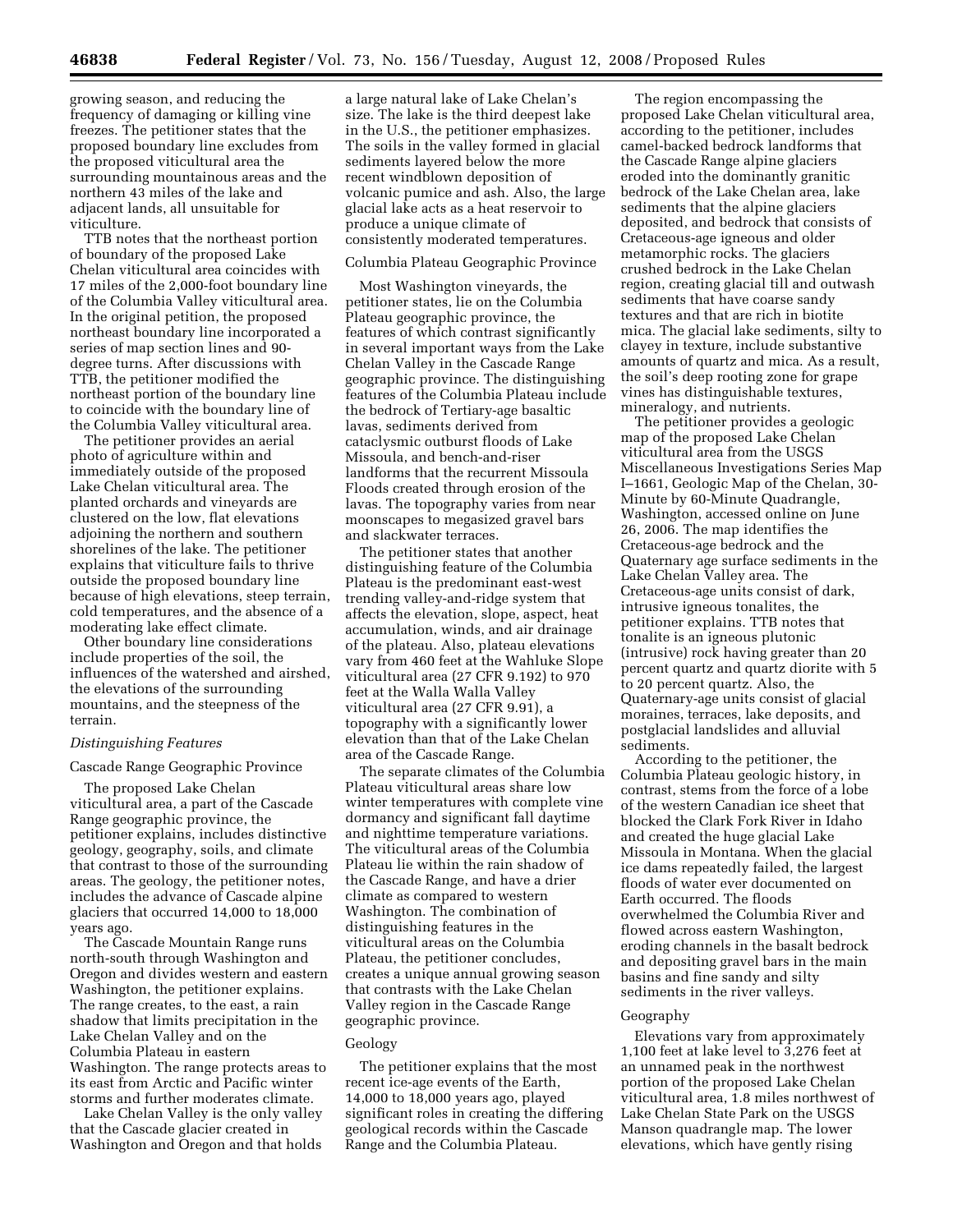slopes, are along the southern and eastern shoreline of Lake Chelan, as shown on the USGS maps of the region. The petitioner explains that the lower lakeside elevations are known for successful fruit growing. The higher elevations enveloping the Lake Chelan Valley region generally correlate with steep terrain, as shown on the USGS maps of the proposed viticultural area.

According to the petitioner, when the Cascade alpine glaciers descended from the mountain crests to lower elevations, they created the distinctive U-shaped Lake Chelan Valley topography, including the lake depression. The term ''camel-backed'' describes the landforms

of the Lake Chelan Valley at low elevations and adjacent surrounding mountains. The Cascade alpine glaciers created other valleys in the region with similar landscapes, including camelbacked topography, and layers of glacial sediment, but not lake basins. Thus, only Lake Chelan Valley, in contrast to the other regional glacial valleys, has a climate-moderating lake effect.

## Climate

According to local growers and temperature statistics, a lake effect moderates air temperature extremes in both summer and winter in the proposed Lake Chelan viticultural area.

The combination of moderating summer high and winter low temperatures creates a suitable environment for both viticulture and tree fruit agriculture. According to the petitioner, the strong lake effect moderates the air temperatures of planted areas adjacent north and south of the eastern part of the lake. In those areas, the waters of Lake Chelan create a heat reservoir that absorbs warming solar energy in summer and then reradiates heat energy into cold air in winter. The table below compares the climate in the areas along Lake Chelan to that in similar areas nearby but without lakes.

| CLIMATIC INDICES FOR WINE GRAPES FOR THREE SITES IN WASHINGTON STATE, 1994–2003 |  |  |  |  |
|---------------------------------------------------------------------------------|--|--|--|--|
|---------------------------------------------------------------------------------|--|--|--|--|

| Area* | Distance from Lake Chelan<br>(miles) | Cool climate<br>viticulture<br>suitability<br>index <sup>**</sup><br>(days) | Number of<br>days a year<br>< 32° | Number of<br>days a year<br>$>95 °F$ |
|-------|--------------------------------------|-----------------------------------------------------------------------------|-----------------------------------|--------------------------------------|
|       |                                      | 244<br>176<br>230                                                           | 89.6<br>147.9<br>102.3            | 7.1<br>13.6<br>14.1                  |

\* Based on data from the National Climate Data Center.

\*\* Number of days between <29 °F in spring and the first temperature <29 °F in fall.

The petitioner uses a cool-climate viticultural suitability index (CCVSI) formulated at Cornell University as an analytical tool for the Lake Chelan Valley climate. The CCVSI emphasizes the impact of temperature moderation on viticulture. The petitioner explains that the CCVSI compiles the sum of the days from the last occurrence of 29 degrees Fahrenheit or lower in spring until the first occurrence of 29 degrees Fahrenheit or lower in fall. The larger total numbers, in days, generally correlate to the better viticultural regions.

For the Lake Chelan Valley region, the CCVSI 10-year average of 244 days is significantly higher than the glacially formed Methow Valley in the Cascade Range to the north and higher than the Wanatchee Valley to the south.

In another measure of the lake effect on the proposed Lake Chelan viticultural area, the petitioner uses the annual average number of days with temperatures of 32 degrees Fahrenheit or lower in winter and 95 degrees Fahrenheit or higher in summer. The petitioner compares the climates in Lake Chelan Valley, Methow Valley, and Wenatchee Valley using this method. All three valleys are located within 60 miles of each other, were created partially or totally by Cascade alpine glaciers, and have other similar geographic features. Lake Chelan Valley averages 7 days a year above 95 degrees

Fahrenheit, and Methow Valley and Wenatchee Valley average 14 days a year, according to data from the National Climate Data Center included with the petition. Fewer hot days in the Lake Chelan Valley correlate with better fruit quality, since temperatures above 95 degrees shut down most photosynthesis in grapes, according to the petitioner. The Lake Chelan Valley averages only 90 days a year colder than 32 degrees Fahrenheit in winter, while the Methow Valley averages 148 days and the Wenatchee Valley averages 102 days.

Northwest of the proposed viticultural area, temperatures are too low for viticulture because of cold air drainage from the high Cascades and severe shading from steep mountainsides close to the lake. To the east and northeast of the proposed viticultural area, a ridge holds the lake-affected air masses in the lake basin. That ridge is used as the proposed eastern boundary.

To further demonstrate the moderating lake effect, the petitioner provides evidence concerning vinekilling freezes which, according to the petitioner, occur less frequently in the proposed Lake Chelan viticultural area than in other viticultural areas in eastern Washington State. Winemaker Charles Ray Sandidge III, in an October 2, 2006, e-mail to the petitioner, states that he conducted a study of weather data in the period 1934–84 in the

regions of Wahluke Slope, Walla Walla, Chelan, East Wenatchee, and Roosevelt. Results, based on cold temperature readings, indicated that the Lake Chelan area averaged a killing freeze once in 17 years, while the other Washington viticultural areas studied averaged 6 to 8 years between vine-killing freezes.

Mr. Sandidge states that Lake Chelan averages a heavy crop loss and a light vine loss every 17 years. Also, fall temperatures cool more rapidly and rains arrive about a week earlier than in areas to the south. Mr. Sandidge theorizes that while the Lake Chelan area experiences milder winter temperatures, the later spring bud break relates to the close proximity of the proposed viticultural area to the surrounding mountains.

#### Soils

According to the petitioner, the soils of the Lake Chelan Valley include layers of glacial debris, sediment from normal stream erosion and deposition after the glacial age, and airborne volcanic and nonvolcanic sediments. The lower parts of the deeper soils, 20 to 60 inches below the surface, predominantly formed in glacial sediments. The upper part of the soils formed in a mixture of large amounts of airborne volcanic pumice and ash from Glacier Peak and very small amounts of loess (windtransported material) overlying the glacial sediments. Thus, the soils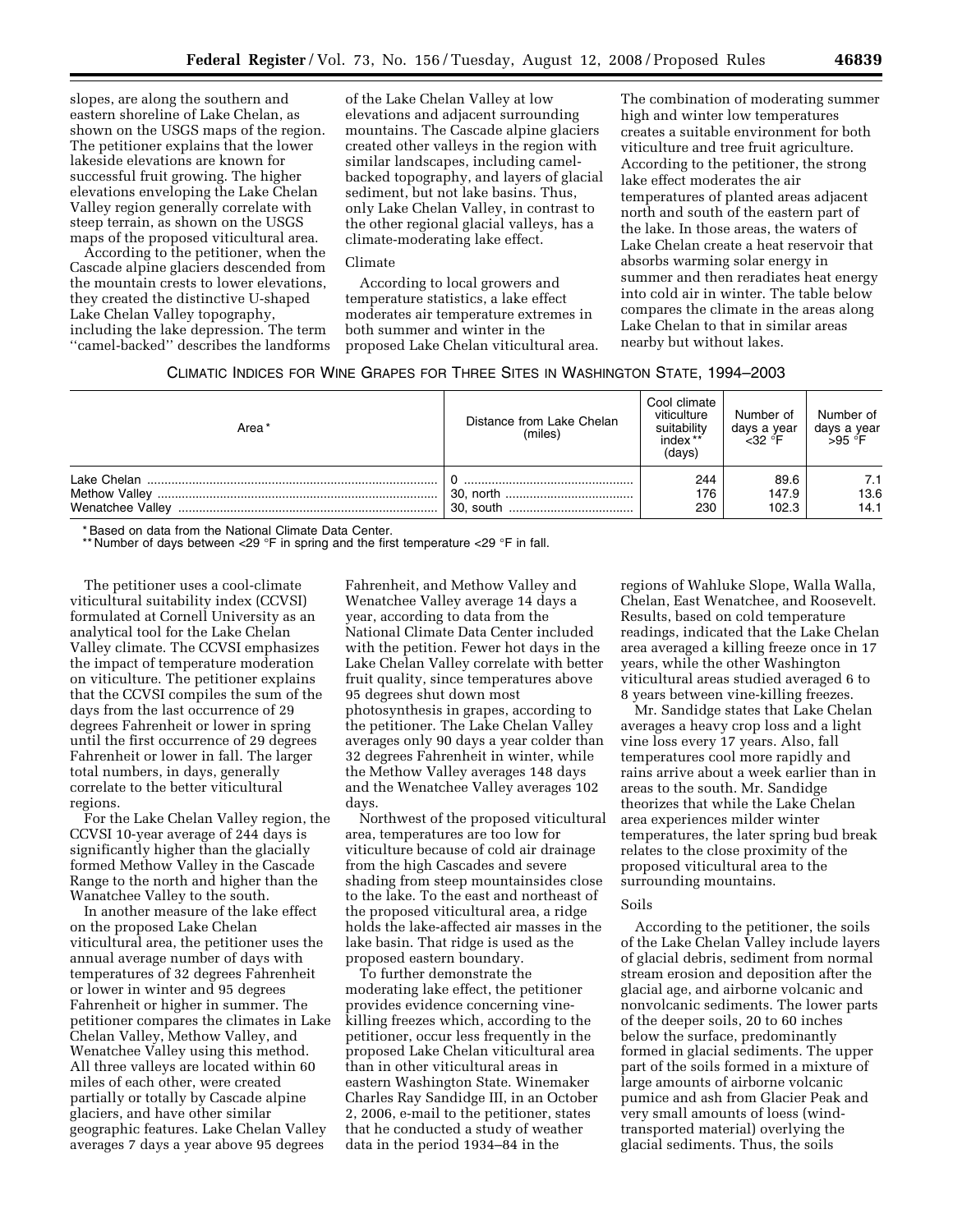downwind from Glacier Peak and the north Cascades, including the soils in the proposed Lake Chelan viticultural area, are rich, about 3 to 40 percent by volume, in volcanic pumice and ash from a massive eruption of the Glacier Peak volcano about 12,000 years ago.

The petitioner explains that bedrock in the proposed Lake Chelan viticultural area consists of Cretaceous-age granitic rocks and older metamorphic rocks, including amphibolite, schist, and biotite gneiss. Glaciers shattered and crushed the Cascade crystalline bedrock, creating glacial till and glacial outwash sediments that include biotite mica-rich cobbly, bouldery, gravelly, and coarse sandy materials.

The soils in Lake Chelan Valley that are close to the surface, according to the petitioner, include sand- and fine gravel-sized pumice from the volcanic eruption of Glacier Peak to the northwest. Soils that have significant amounts of volcanic ash and pumice or clays weathered from glass have an unusually high available water capacity. The petitioner believes that the high content of volcanic material in the soils is a significant contributory factor to the successful regional viticulture and pomology over the past 100 years.

The United States Department of Agriculture, National Cooperative Soil Survey, has identified 11 soil series within the proposed Lake Chelan

viticultural area. Eight of these series consist of soils derived from volcanic glass, including ashy, cindery, pumiceous, glassy, vitrandic, medial, and amorphic soils, the petitioner explains. Only the Margerum and Dragoon series are silt loam, which is common on the Columbia Plateau. The information in the soil table below is from the Official Soil Series Descriptions accessed on October 18, 2006, at the U.S. Department of Agriculture Web site, at: *http:// soils.usda.gov/technical/classification/ osd/index.html*.

| Soil series     | Soil order | Excerpt from official description                                                                                                                                                                                                                                                      |
|-----------------|------------|----------------------------------------------------------------------------------------------------------------------------------------------------------------------------------------------------------------------------------------------------------------------------------------|
| Tyee<br>Swakane | Mollisols  | Considerable pumice.<br>Volcanic ash and pumice.<br>Volcanic ash in the upper part.<br>Volcanic ash in the surface.<br>Volcanic ash.<br>A component of volcanic ash.<br>Volcanic ash.<br>Volcanic ash in the upper part.<br>Volcanic ash.<br>Volcanic ash and pumice.<br>Volcanic ash. |

The petitioner explains that many agricultural soils on the Columbia Plateau are silt loam throughout the soil profile, and are unlike those with a high content of volcanic pumice and ash in the Lake Chelan area and Cascade Range. Also, the mineralogy of the Columbia Plateau basalt sediments, deposited as alluvium derived from basaltic lavas, includes neither quartz nor mica, which are commonly found in the sediments in the Lake Chelan Valley area.

A sampling of soils taken by the petitioner across the Columbia Plateau shows that the dominant parent materials are loess and dunes and have an average content of only 12 percent volcanic glass. This is substantially different from the high glass content of soils in the proposed viticultural area. The Pasco and Umatilla Basins, to the south of the proposed viticultural area, were the origins of most of the loess throughout the Columbia Plateau. Over the millennia the Lake Chelan Valley, outside the path of most of the wind transporting the loess, has received only minor deposits of loess. The petitioner asserts that the differences in soil between the Lake Chelan Valley and the Columbia Plateau impact infiltration and runoff of water, aeration of the soils, root penetration, and available water capacity.

### **TTB Determination**

TTB concludes that this petition to establish the 24,040-acre Lake Chelan American viticultural area merits consideration and public comment, as invited in this notice.

#### *Boundary Description*

See the narrative boundary description of the petitioned-for viticultural area in the proposed regulatory text published at the end of this notice.

# *Maps*

The petitioner provided the required maps, and we list them below in the proposed regulatory text.

#### **Impact on Current Wine Labels**

Part 4 of the TTB regulations prohibits any label reference on a wine that indicates or implies an origin other than the wine's true place of origin. If we establish this proposed viticultural area, its name, ''Lake Chelan,'' will be recognized as a name of viticultural significance under 27 CFR 4.39(i)(3). The text of the proposed regulation clarifies this point.

In addition, based on the evidence submitted, we believe that ''Chelan'' standing alone is locally and/or nationally known as referring to the region in Washington State encompassed by the proposed ''Lake

Chelan'' viticultural area, and we therefore believe that consumers and vintners could reasonably attribute the quality, reputation, or other characteristic of wine made from grapes grown in the proposed ''Lake Chelan'' viticultural area to the name ''Chelan'' itself. Therefore, the proposed part 9 regulatory text set forth in this document specifies both ''Lake Chelan'' and ''Chelan'' as terms of viticultural significance for purposes of part 4 of the TTB regulations. Also see 27 CFR 4.39(i)(3), which provides that a name has viticultural significance when so determined by a TTB officer.

Consequently, if this proposed text is adopted as a final rule, wine bottlers using ''Lake Chelan'' or ''Chelan'' in a brand name, including a trademark, or in another label reference as to the origin of the wine, will have to ensure that the product is eligible to use the viticultural area's full name as an appellation of origin.

For a wine to be labeled with a viticultural area name or with a brand name that includes a viticultural area name or other term specified as having viticultural significance in part 9 of the TTB regulations, at least 85 percent of the wine must be derived from grapes grown within the area represented by that name or other term, and the wine must meet the other conditions listed in 27 CFR 4.25(e)(3). If the wine is not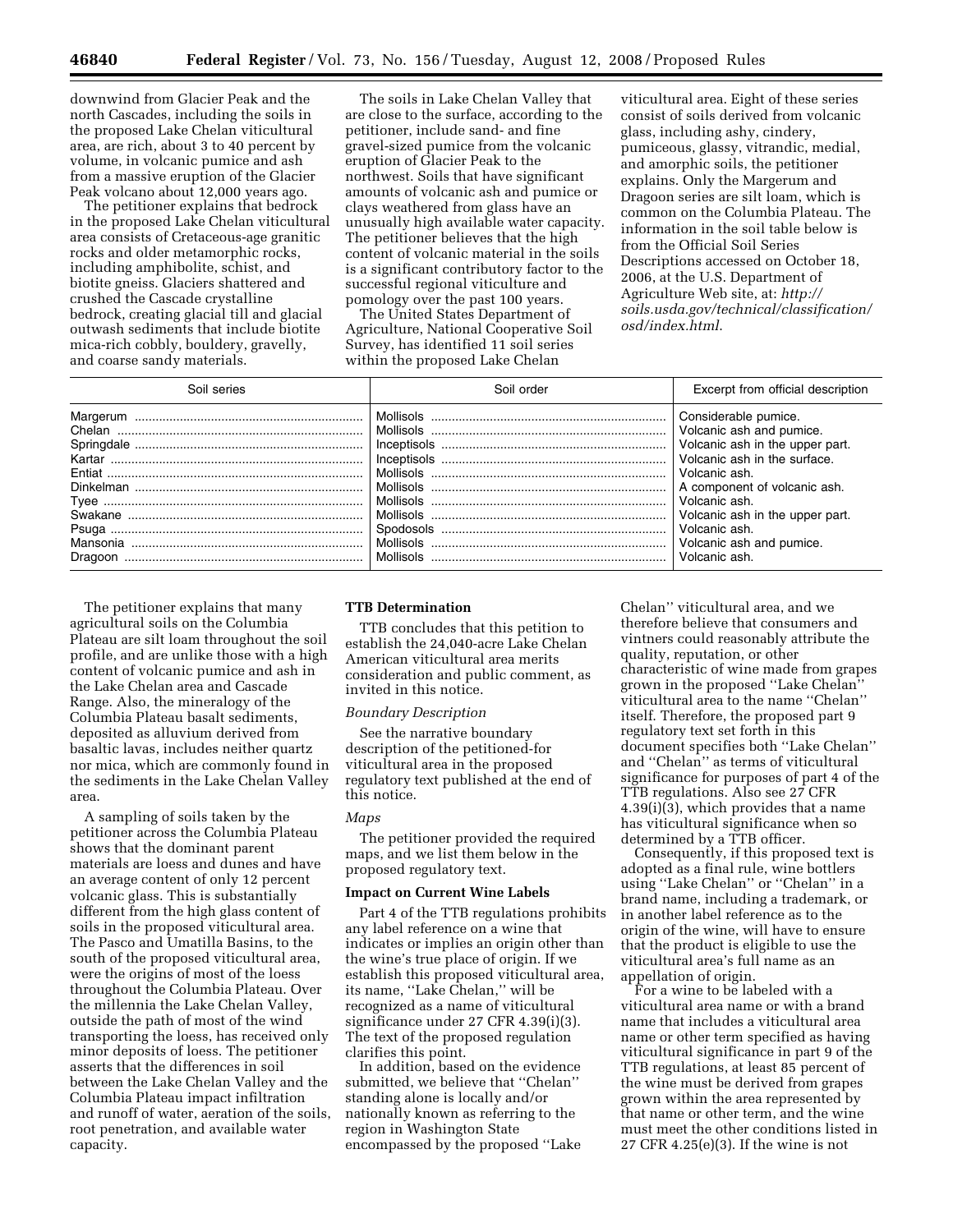eligible to use the viticultural area name as an appellation of origin and that name or other term of viticultural significance appears in the brand name, then the label is not in compliance and the bottler must change the brand name and obtain approval of a new label. Similarly, if the viticultural area name or other term of viticultural significance appears in another reference on the label in a misleading manner, the bottler would have to obtain approval of a new label. Accordingly, if a previously approved label uses the name ''Lake Chelan'' or ''Chelan'' for a wine that does not meet the 85 percent standard, the previously approved label will be subject to revocation, upon the effective date of the approval of the Lake Chelan viticultural area.

Different rules apply if a wine has a brand name containing a viticultural area name or other term of viticultural significance that was used as a brand name on a label approved before July 7, 1986. See 27 CFR 4.39(i)(2) for details.

### **Public Participation**

### *Comments Invited*

We invite comments from interested members of the public on whether we should establish the proposed viticultural area. We are interested in receiving comments on the sufficiency and accuracy of the name, climatic, boundary, and other required information submitted in support of the petition. In addition, we are interested in receiving comments on the proposal to identify ''Lake Chelan'' and ''Chelan'' as terms of viticultural significance. Please provide any available specific information in support of your comments. We are also particularly interested in any comments on whether the evidence regarding name and distinguishing geographical features is sufficient to warrant the establishment of this new viticultural area within the existing Columbia Valley viticultural area.

Because of the potential impact of the establishment of the proposed Lake Chelan viticultural area on wine labels that include the words ''Lake Chelan'' or the word ''Chelan'' as discussed above under Impact on Current Wine Labels, we are particularly interested in comments regarding whether there will be a conflict between the proposed area name and currently used brand names. If a commenter believes that a conflict will arise, the comment should describe the nature of that conflict, including any anticipated negative economic impact that approval of the proposed viticultural area will have on an existing viticultural enterprise. We are also

interested in receiving suggestions for ways to avoid conflicts, for example by adopting a modified or different name for the viticultural area.

### *Submitting Comments*

You may submit comments on this notice by using one of the following two methods:

• *Federal e-Rulemaking Portal:* You may send comments via the online comment form posted with this notice within Docket No. TTB–2008–0006 on ''Regulations.gov,'' the Federal erulemaking portal, at *http:// www.regulations.gov*. A direct link to that docket is available under Notice No. 87 on the TTB Web site at *http:// www.ttb.gov/wine/ wine*\_*rulemaking.shtml*. Supplemental files may be attached to comments submitted via Regulations.gov. For complete instructions on how to use

Regulations.gov, visit the site and click on ''User Guide'' under ''How to Use this Site.''

• *U.S. Mail:* You may send comments via postal mail to the Director, Regulations and Rulings Division, Alcohol and Tobacco Tax and Trade Bureau, P.O. Box 14412, Washington, DC 20044–4412.

Please submit your comments by the closing date shown above in this notice. Your comments must reference Notice No. 87 and include your name and mailing address. Your comments also must be made in English, be legible, and be written in language acceptable for public disclosure. We do not acknowledge receipt of comments, and we consider all comments as originals.

If you are commenting on behalf of an association, business, or other entity, your comment must include the entity's name as well as your name and position title. If you comment via Regulations.gov, please enter the entity's name in the ''Organization'' blank of the online comment form. If you comment via postal mail, please submit your entity's comment on letterhead.

You may also write to the Administrator before the comment closing date to ask for a public hearing. The Administrator reserves the right to determine whether to hold a public hearing.

### *Confidentiality*

All submitted comments and attachments are part of the public record and subject to disclosure. Do not enclose any material in your comments that you consider to be confidential or inappropriate for public disclosure.

### *Public Disclosure*

We will post, and you may view, copies of this notice, selected supporting materials, and any online or mailed comments we receive about this proposal within Docket No. TTB–2008– 0006 on the Federal e-rulemaking portal, Regulations.gov, at *http:// www.regulations.gov*. A direct link to that docket is available on the TTB Web site at *http://www.ttb.gov/wine/ wine*\_*rulemaking.shtml* under Notice No. 87. You may also reach the relevant docket through the Regulations.gov search page at *http:// www.regulations.gov*. For instructions on how to use Regulations.gov, visit the site and click on ''User Guide'' under ''How to Use this Site.''

All posted comments will display the commenter's name, organization (if any), city, and State, and, in the case of mailed comments, all address information, including e-mail addresses. We may omit voluminous attachments or material that we consider unsuitable for posting.

You also may view copies of this notice, all related petitions, maps and other supporting materials, and any electronic or mailed comments we receive about this proposal by appointment at the TTB Information Resource Center, 1310 G Street, NW., Washington, DC 20220. You may also obtain copies at 20 cents per 8.5- x 11 inch page. Contact our information specialist at the above address or by telephone at 202–927–2400 to schedule an appointment or to request copies of comments or other materials.

## **Regulatory Flexibility Act**

We certify that this proposed regulation, if adopted, would not have a significant economic impact on a substantial number of small entities. The proposed regulation imposes no new reporting, recordkeeping, or other administrative requirement. Any benefit derived from the use of a viticultural area name would be the result of a proprietor's efforts and consumer acceptance of wines from that area. Therefore, no regulatory flexibility analysis is required.

### **Executive Order 12866**

This proposed rule is not a significant regulatory action as defined by Executive Order 12866. Therefore, it requires no regulatory assessment.

#### **Drafting Information**

N.A. Sutton of the Regulations and Rulings Division drafted this notice.

## **List of Subjects in 27 CFR Part 9**

Wine.